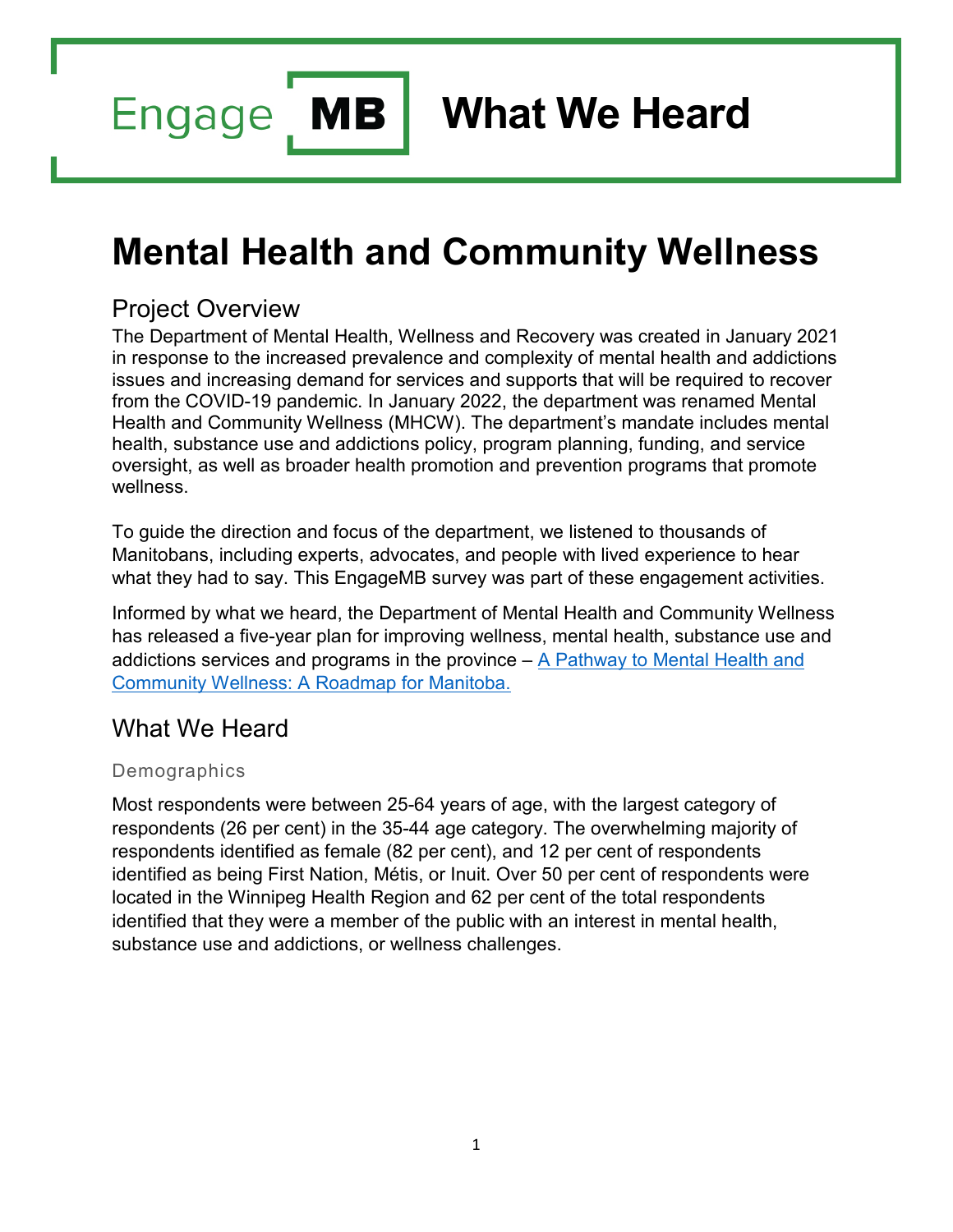



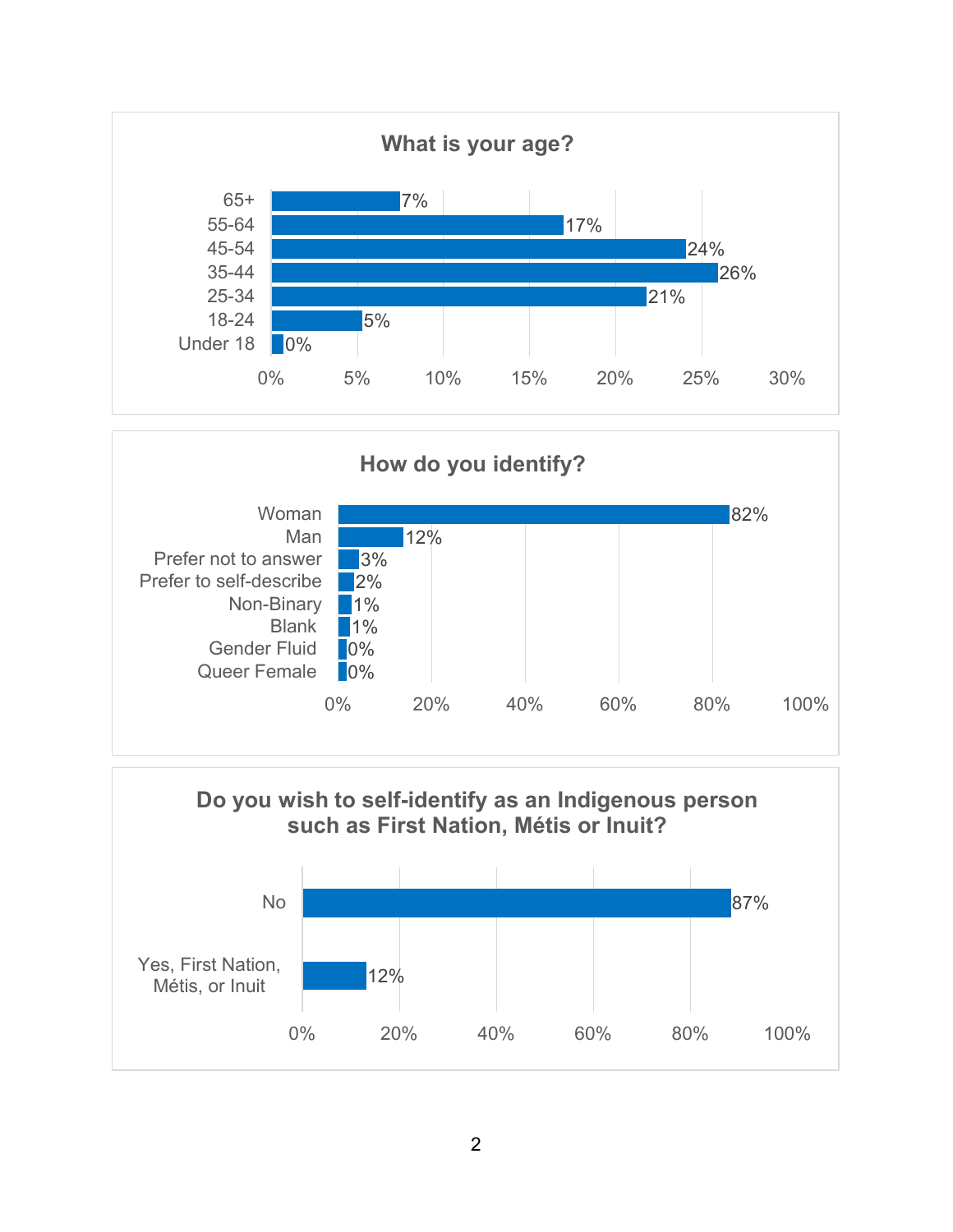

| How would you describe yourself?<br>Please select all that apply.                                                                                   | <b>Total Times</b><br><b>Selected</b> | Percentage of<br><b>Total</b><br>Question<br><b>Respondents</b> |
|-----------------------------------------------------------------------------------------------------------------------------------------------------|---------------------------------------|-----------------------------------------------------------------|
| A member of the public with an interest in mental<br>health, substance use, or wellness challenges                                                  | 1589                                  | 62%                                                             |
| A family member or caregiver of a person living<br>with a mental health problem or illness                                                          | 1147                                  | 45%                                                             |
| A person living with a mental health problem or<br>illness                                                                                          | 1127                                  | 44%                                                             |
| An advocate for people living with mental health<br>problems and/or substance use disorders and/or<br>wellness programs and services                | 908                                   | 36%                                                             |
| A service provider (clinical or non-clinical) who<br>works with people living with mental health<br>problems and/or substance use disorders         | 611                                   | 24%                                                             |
| A family member or caregiver of a person living<br>with a substance use disorder                                                                    | 413                                   | 16%                                                             |
| A service provider (clinical or non-clinical) focused<br>on wellness and health promotion programs and<br>services (e.g., a non-profit working with | 258                                   | 10%                                                             |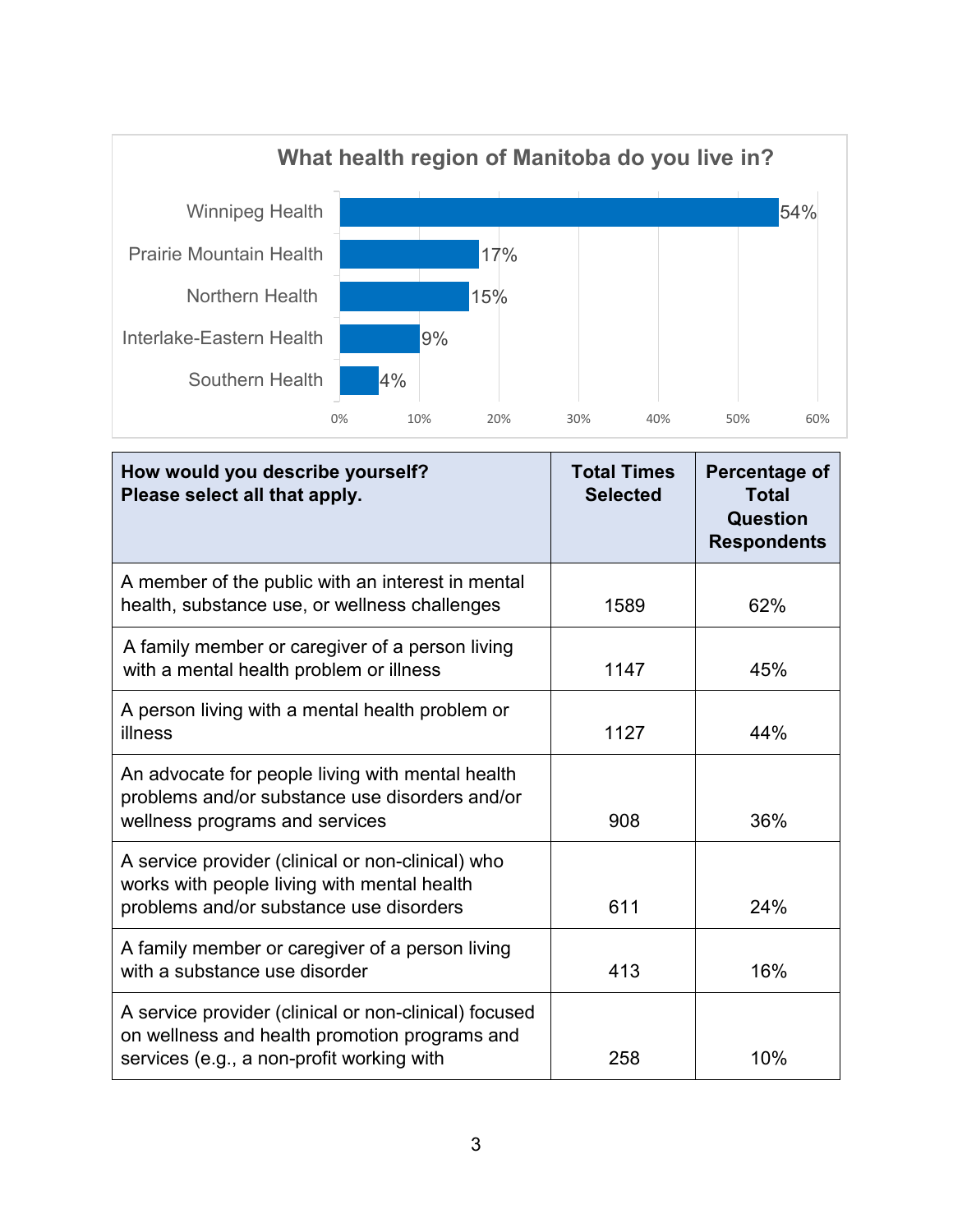| How would you describe yourself?<br>Please select all that apply.                                                                                                                | <b>Total Times</b><br><b>Selected</b> | Percentage of<br>Total<br>Question<br><b>Respondents</b> |
|----------------------------------------------------------------------------------------------------------------------------------------------------------------------------------|---------------------------------------|----------------------------------------------------------|
| newcomers, case management, holistic health<br>service provider, chronic disease association)                                                                                    |                                       |                                                          |
| A government representative or employee<br>(municipal, provincial, federal)                                                                                                      | 232                                   | 9%                                                       |
| Other                                                                                                                                                                            | 137                                   | 5%                                                       |
| A person living with a substance use disorder                                                                                                                                    | 128                                   | 5%                                                       |
| An academic researcher specializing in mental<br>health problems and/or substance use disorders<br>and/or wellness programs and services (e.g.,<br>prevention, health promotion) | 77                                    | 3%                                                       |

#### Current State Satisfaction and Barriers

The survey asked participants how satisfied they are with mental health and substance use services in Manitoba and 62 per cent of respondents reported being very dissatisfied. Twenty-three per cent of respondents reported being dissatisfied and nine per cent reported being somewhat satisfied. The remainder of respondents were either unsure (five per cent) or very satisfied (one per cent).

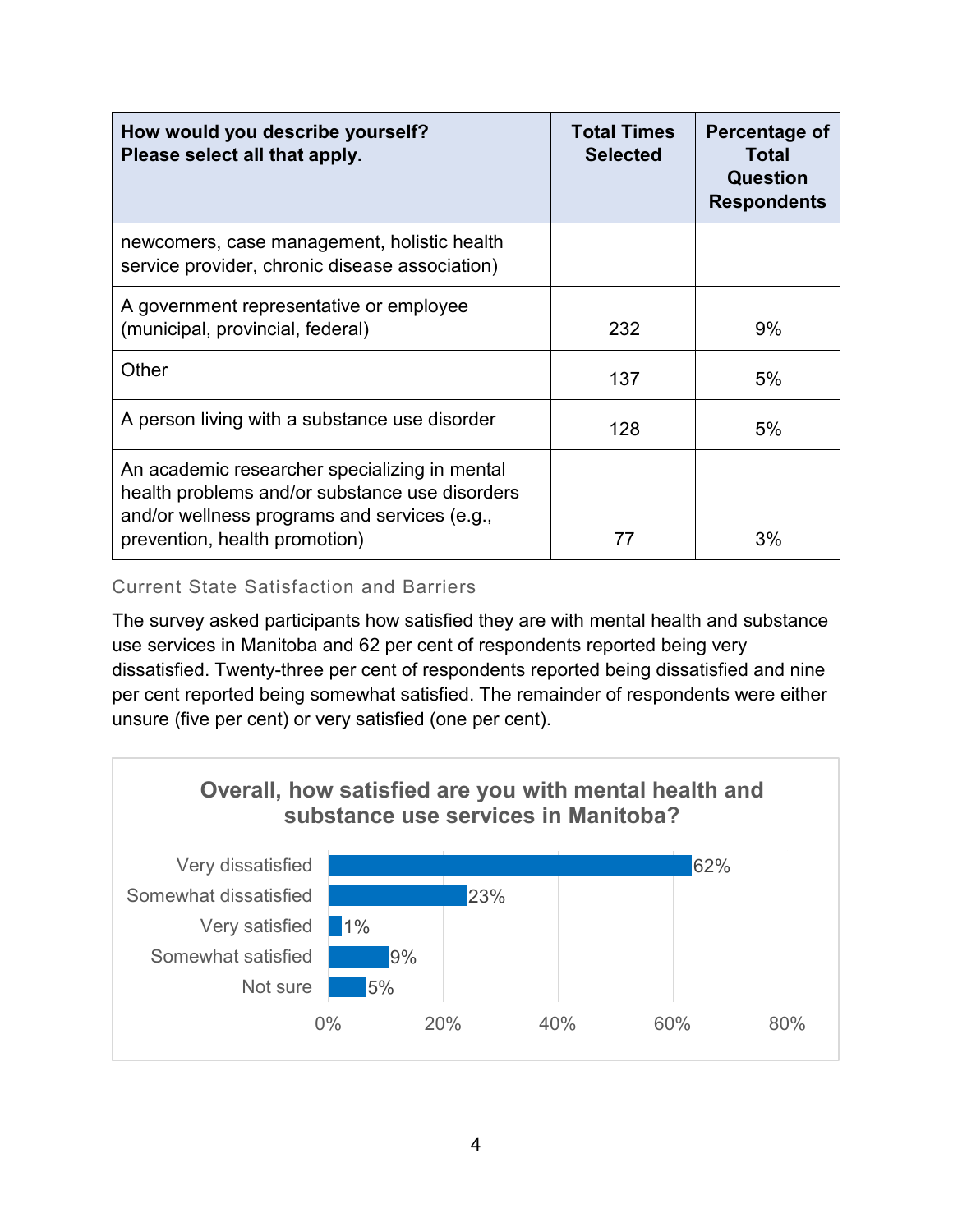When asked about the biggest barriers/challenges in Manitoba's mental health, wellness, and recovery system that need to be overcome, the top five response categories chosen were:

- 1) Access to appropriate services availability/wait times/waitlists
- 2) Access to appropriate services affordability
- 3) Collaboration and connectivity between mental health, substance use services, and other related sectors (health, justice, education, and housing)
- 4) Coordination of care across the system
- 5) System navigation (difficult to understand what services are available and which ones are right for me)

| What are the biggest barriers/challenges in<br>Manitoba's mental health, wellness, and<br>recovery sector that need to be overcome?<br>(Select up to 5) | <b>Total Times</b><br><b>Selected</b> | Percentage of<br><b>Total</b><br>Question<br><b>Respondents</b> |
|---------------------------------------------------------------------------------------------------------------------------------------------------------|---------------------------------------|-----------------------------------------------------------------|
| Access to appropriate services – availability/wait<br>times/waitlists                                                                                   | 2037                                  | 80%                                                             |
| Access to appropriate services – affordability                                                                                                          | 1465                                  | 58%                                                             |
| Collaboration and connectivity between mental<br>health, substance use services, and other related<br>sectors (health, justice, education, and housing) | 1014                                  | 40%                                                             |
| Coordination of care across the system                                                                                                                  | 847                                   | 33%                                                             |
| System navigation (difficult to understand what<br>services are available and which ones are right for<br>me)                                           | 831                                   | 33%                                                             |
| Access to appropriate services – eligibility                                                                                                            | 732                                   | 29%                                                             |
| Access to services - accessibility                                                                                                                      | 653                                   | 26%                                                             |
| Providing adequate services to children and youth                                                                                                       | 644                                   | 25%                                                             |
| Providing adequate services to the Indigenous<br>population in Manitoba                                                                                 | 556                                   | 22%                                                             |
| Stigma and bias                                                                                                                                         | 530                                   | 21%                                                             |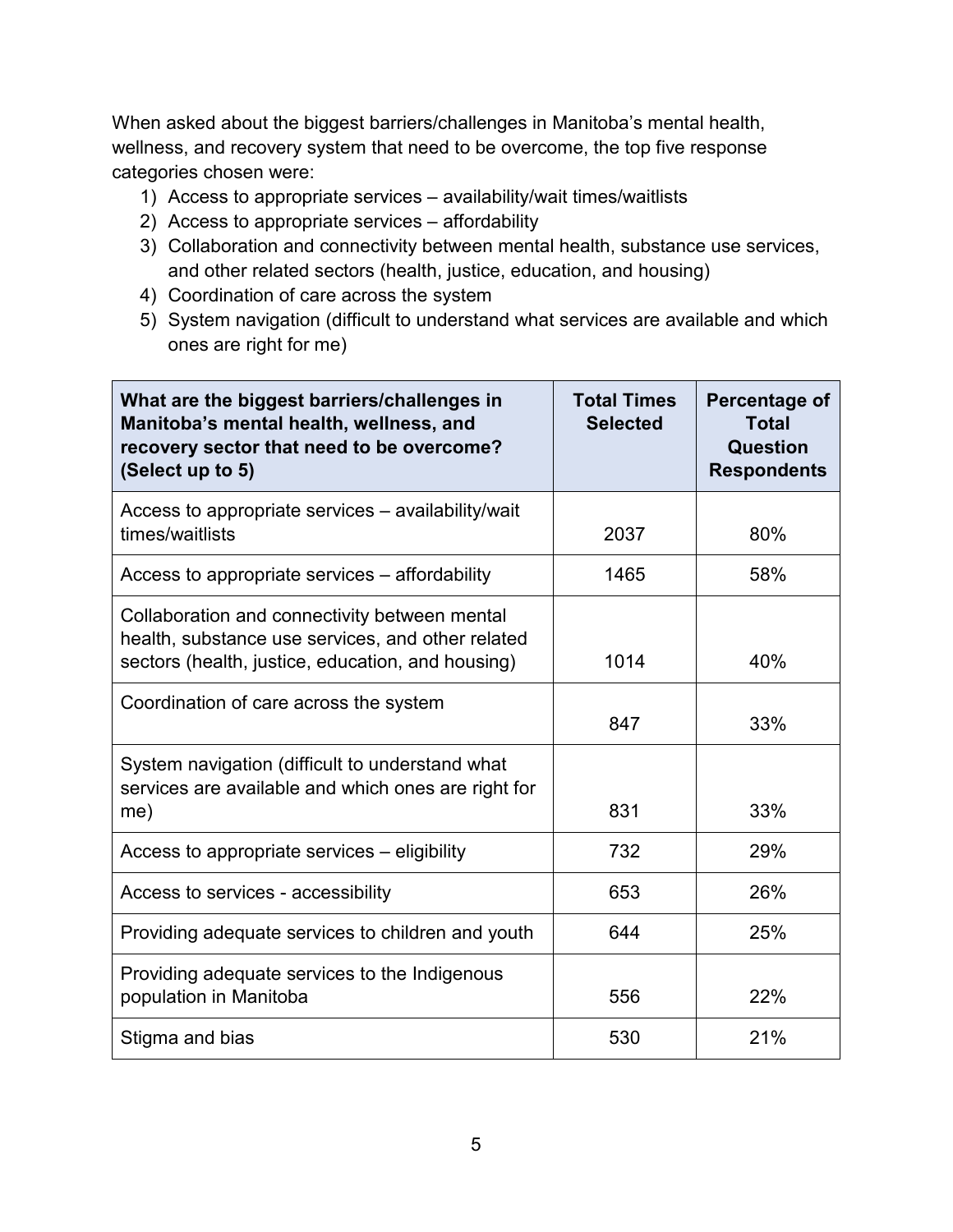| What are the biggest barriers/challenges in<br>Manitoba's mental health, wellness, and<br>recovery sector that need to be overcome?<br>(Select up to 5) | <b>Total Times</b><br><b>Selected</b> | Percentage of<br><b>Total</b><br>Question<br><b>Respondents</b> |
|---------------------------------------------------------------------------------------------------------------------------------------------------------|---------------------------------------|-----------------------------------------------------------------|
| Access to virtual mental health, substance use,<br>and wellness services                                                                                | 428                                   | 17%                                                             |
| Services are not patient-centered                                                                                                                       | 329                                   | 13%                                                             |
| Communication and information sharing                                                                                                                   | 319                                   | 12%                                                             |
| Providing adequate services to women                                                                                                                    | 312                                   | 12%                                                             |
| Recruitment, retention, and training of human<br>resources                                                                                              | 269                                   | 11%                                                             |
| Services do not involve families and caregivers                                                                                                         | 254                                   | 10%                                                             |
| Support for cultural needs and beliefs/cultural<br>safety                                                                                               | 183                                   | 7%                                                              |
| Other                                                                                                                                                   | 126                                   | 5%                                                              |

When asked overall, how satisfied respondents were with the wellness and health promotion programs in Manitoba, results were similarly distributed. Fifty-one per cent indicated being very dissatisfied and 32 per cent indicated being somewhat dissatisfied with the remaining 17 per cent falling across the not sure, somewhat satisfied and very satisfied categories.

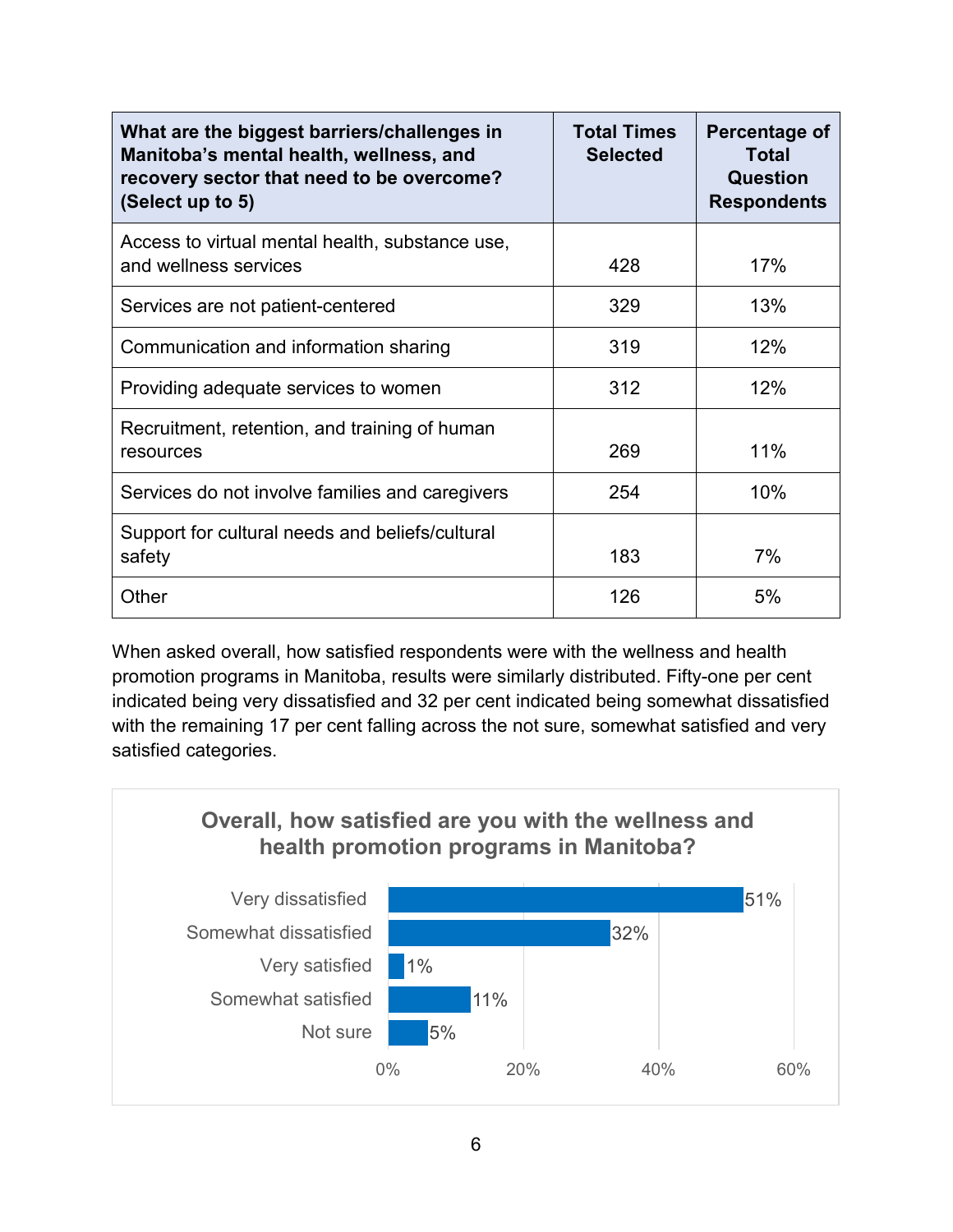#### Experiences

The survey asked participants about their experience with the mental health, wellness, and recovery system in the province. 80 per cent of respondents reported having a past experience accessing mental health or substance use services for themselves or a family member.



When asked if the services received were sufficient to address the issues being experienced, 46 per cent of respondents reported that they did not. A further 13 per cent either did not know or preferred not to answer. 21 per cent reported that the services received were sufficient.

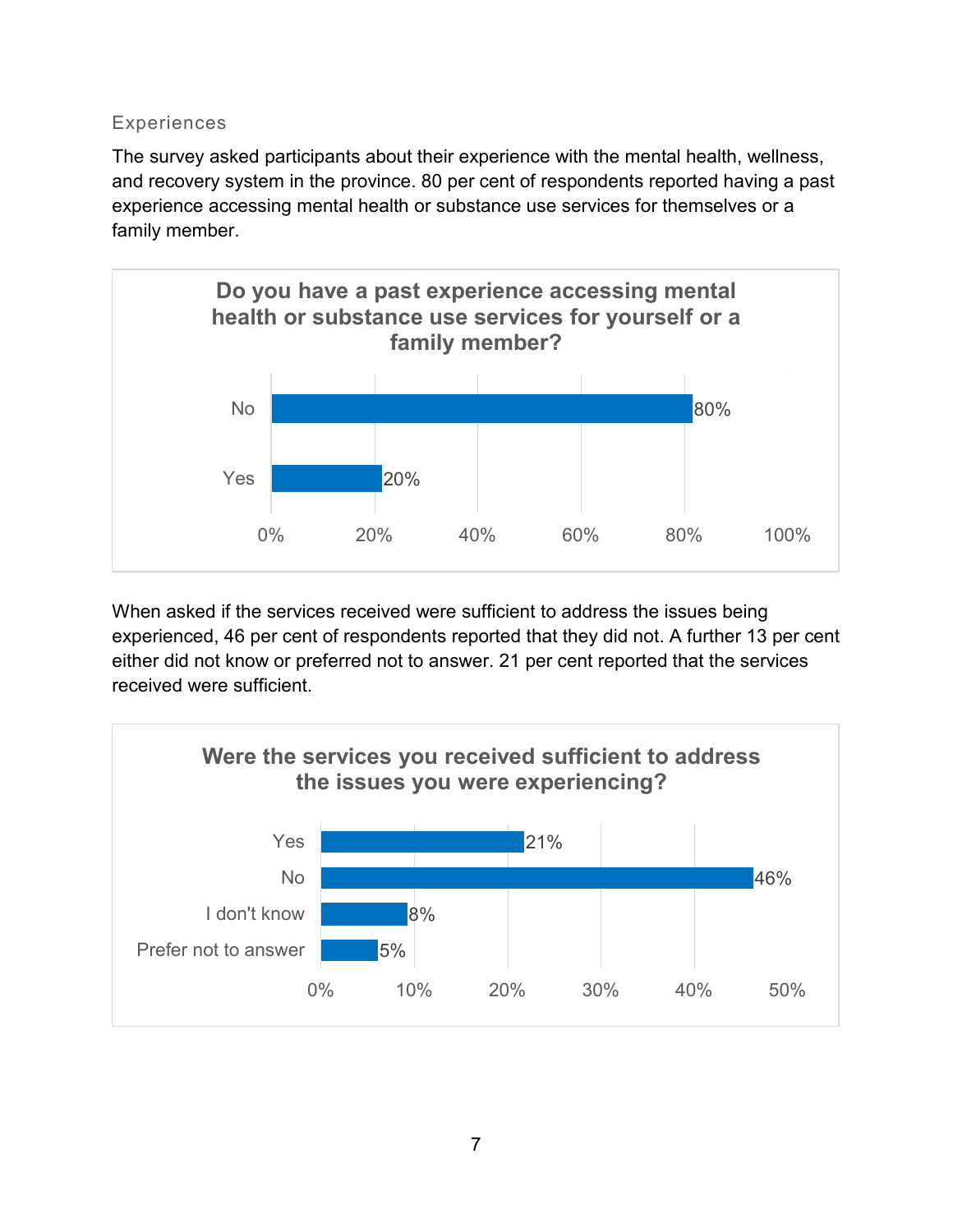The top 5 services respondents with lived experience accessed were:

- 1) Psychological treatment/counselling
- 2) Pharmacy/medication management
- 3) Emergency services (e.g., paramedics, emergency services)
- 4) Inpatient hospital-based services
- 5) Receiving care by video or phone

| What services did you access during that<br>experience?<br>(Multi Select)                  | <b>Total Times</b><br><b>Selected</b> | Percentage of<br><b>Total</b><br><b>Question</b><br><b>Respondents</b> |
|--------------------------------------------------------------------------------------------|---------------------------------------|------------------------------------------------------------------------|
| Note: question only answered by those with lived<br>experience                             |                                       |                                                                        |
| Psychological treatment/counselling                                                        | 1414                                  | 56%                                                                    |
| Pharmacy/medication management                                                             | 602                                   | 24%                                                                    |
| Emergency services (e.g., paramedics, emergency<br>department)                             | 584                                   | 23%                                                                    |
| Inpatient hospital-based services                                                          | 446                                   | 17%                                                                    |
| Receiving care by video or phone                                                           | 365                                   | 14%                                                                    |
| Family/caregiver supports                                                                  | 364                                   | 14%                                                                    |
| Specialized rapid access/walk-in crisis services for<br>mental health and/or substance use | 327                                   | 13%                                                                    |
| Peer support programs                                                                      | 297                                   | 12%                                                                    |
| <b>Case Management</b>                                                                     | 252                                   | 10%                                                                    |
| Other                                                                                      | 198                                   | 8%                                                                     |
| Day programs                                                                               | 161                                   | 6%                                                                     |
| Residential treatment programs                                                             | 160                                   | 6%                                                                     |
| Social supports (e.g., housing, employment, food<br>security)                              | 147                                   | 6%                                                                     |
| Withdrawal management                                                                      | 71                                    | 3%                                                                     |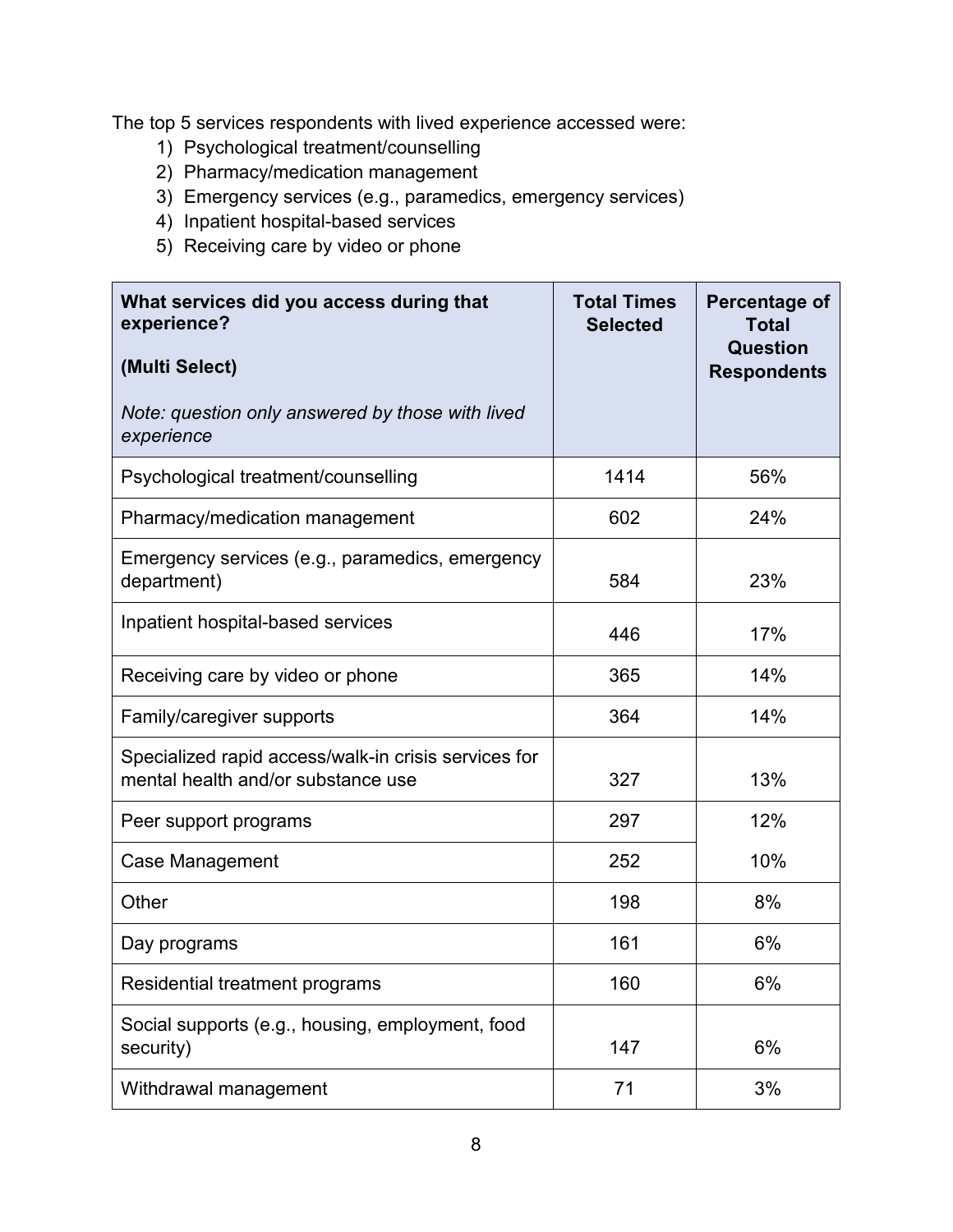When asked "What services were most helpful to you during that experience?", respondents most commonly identified psychological treatment/counselling (41 per cent).

| What services were most helpful to you during<br>that experience?<br>(Multi Select)<br>Note: question only answered by those with lived<br>experience | <b>Total Times</b><br><b>Selected</b> | Percentage of<br><b>Total</b><br>Question<br><b>Respondents</b> |
|-------------------------------------------------------------------------------------------------------------------------------------------------------|---------------------------------------|-----------------------------------------------------------------|
| Psychological treatment/counselling                                                                                                                   | 1049                                  | 41%                                                             |
| Other                                                                                                                                                 | 491                                   | 19%                                                             |
| Family / caregiver supports                                                                                                                           | 267                                   | 10%                                                             |
| Emergency services (e.g., paramedics, emergency<br>department)                                                                                        | 206                                   | 8%                                                              |
| Inpatient hospital-based services                                                                                                                     | 195                                   | 8%                                                              |
| Receiving care by video or phone                                                                                                                      | 188                                   | 7%                                                              |
| Peer support programs                                                                                                                                 | 165                                   | 6%                                                              |
| Specialized rapid access / walk-in crisis services<br>for mental health and/or substance use                                                          | 151                                   | 6%                                                              |
| Case management                                                                                                                                       | 115                                   | 5%                                                              |
| Residential treatment programs                                                                                                                        | 92                                    | 4%                                                              |
| Social supports (e.g., housing, employment, food<br>security)                                                                                         | 91                                    | 4%                                                              |
| Day programs                                                                                                                                          | 85                                    | 3%                                                              |
| Withdrawal management                                                                                                                                 | 35                                    | 1%                                                              |

#### Future Service Priorities

When asked, "What are the most important activities for the government to focus on for mental health and substance abuse as well as for wellness?", respondents selected the following responses most frequently: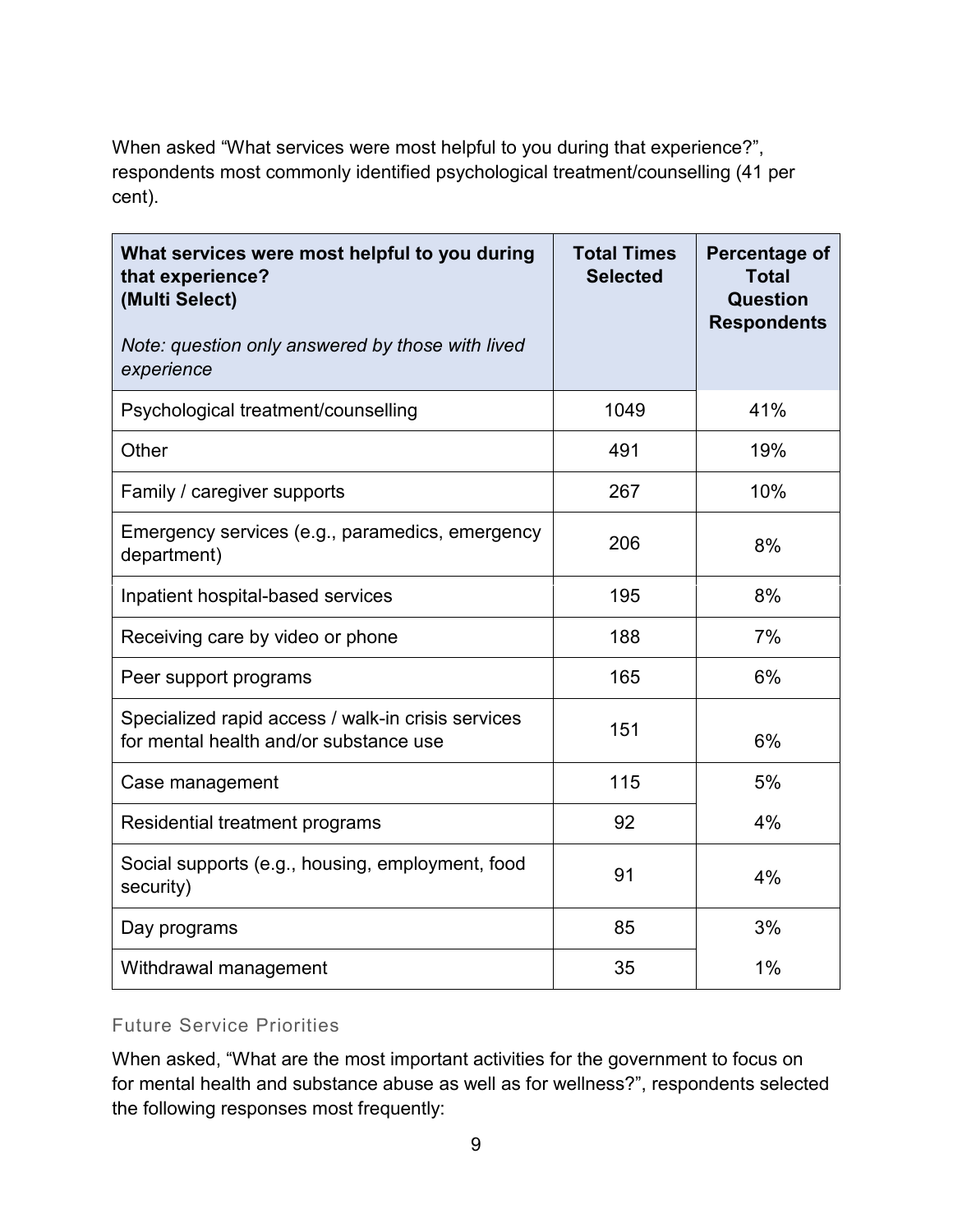| <b>Activities most important for the</b>                                                                                                                                                                                                                                                                                                                                                                                                                                                                                                                                                                          | <b>Activities most important for the</b>                                                                                                                                                                                                                                                                                                                                                                                    |
|-------------------------------------------------------------------------------------------------------------------------------------------------------------------------------------------------------------------------------------------------------------------------------------------------------------------------------------------------------------------------------------------------------------------------------------------------------------------------------------------------------------------------------------------------------------------------------------------------------------------|-----------------------------------------------------------------------------------------------------------------------------------------------------------------------------------------------------------------------------------------------------------------------------------------------------------------------------------------------------------------------------------------------------------------------------|
| government to focus on related to                                                                                                                                                                                                                                                                                                                                                                                                                                                                                                                                                                                 | government to focus on related to                                                                                                                                                                                                                                                                                                                                                                                           |
| mental health and substance use                                                                                                                                                                                                                                                                                                                                                                                                                                                                                                                                                                                   | wellness                                                                                                                                                                                                                                                                                                                                                                                                                    |
| 1) Focus on prevention and early<br>intervention for mental health and<br>substance use<br>2) Recruitment and training of mental<br>health professionals and other<br>service providers<br>3) Enhance supports for families and<br>caregivers who are caring for people<br>with mental health and substance<br>use challenges<br>4) Enhance care coordination and<br>transitions between different<br>providers (especially between<br>hospital and community services)<br>5) Building capacity for primary care<br>providers (e.g., family physicians) to<br>provide care for mental health and<br>substance use | Address and improve food insecurity<br>1)<br>Engage and partner with Indigenous<br>2)<br>communities to improve the state of<br>wellness for Indigenous people<br>throughout the province<br>Increase health promotion in school<br>3)<br>Increase opportunities for physical<br>4)<br>activity<br>Enhance protective factors to support<br>5)<br>the development and maintenance of<br>healthy individuals and communities |

Focus on prevention and early intervention for mental health and substance use and the recruitment and training of mental health professionals and other services were reported as the top two priorities the government should consider related to mental health and substance use in the province.

| What activities are most important for the<br>government to focus on related to mental<br>health and substance use?<br>(Select up to 5) | <b>Total Times</b><br><b>Selected</b> | Percentage of<br><b>Total</b><br><b>Question</b><br><b>Respondents</b> |
|-----------------------------------------------------------------------------------------------------------------------------------------|---------------------------------------|------------------------------------------------------------------------|
| Focus on prevention and early intervention for<br>mental health and substance use                                                       | 1486                                  | 58%                                                                    |
| Recruitment and training of mental health<br>professionals and other service providers                                                  | 1205                                  | 47%                                                                    |
| Enhance supports for families and caregivers who<br>are caring for people with mental health and<br>substance use challenges            | 1182                                  | 46%                                                                    |
| Enhance care coordination and transitions<br>between different providers (especially between<br>hospital and community services)        | 1170                                  | 46%                                                                    |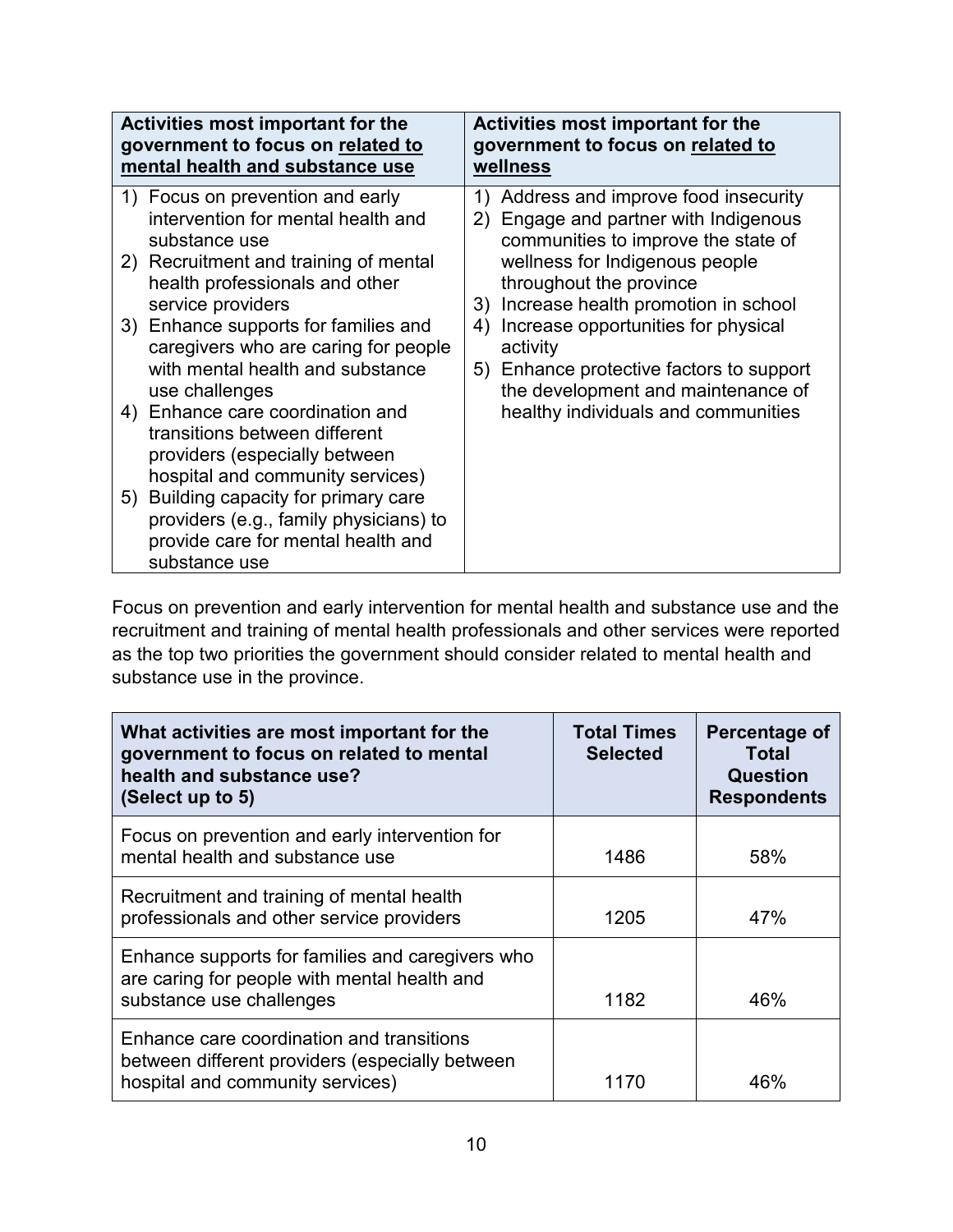| What activities are most important for the<br>government to focus on related to mental<br>health and substance use?<br>(Select up to 5)                         | <b>Total Times</b><br><b>Selected</b> | Percentage of<br><b>Total</b><br>Question<br><b>Respondents</b> |
|-----------------------------------------------------------------------------------------------------------------------------------------------------------------|---------------------------------------|-----------------------------------------------------------------|
| Building capacity for primary care providers (e.g.,<br>family physicians) to provide care for mental health<br>and substance use                                | 1040                                  | 41%                                                             |
| Increase public awareness of mental health and<br>substance use challenges to reduce stigma and<br>enhance awareness of how to access services                  | 875                                   | 34%                                                             |
| Seek innovative ways to increase investment in<br>mental health and substance use                                                                               | 787                                   | 31%                                                             |
| Engage and partner with Indigenous communities<br>to improve the mental health and substance use<br>challenges for Indigenous people throughout the<br>province | 775                                   | 30%                                                             |
| Focus program and service delivery on specialized<br>populations with severe mental health and<br>substance use challenges                                      | 723                                   | 28%                                                             |
| Clarify roles, responsibility and enhance<br>accountability across the system                                                                                   | 596                                   | 23%                                                             |
| Developing guidelines and standards to support<br>comparable evidence-based service delivery<br>across Manitoba                                                 | 394                                   | 15%                                                             |
| Enhance information technology supports (e.g.,<br>electronic medical record)                                                                                    | 358                                   | 14%                                                             |
| Other                                                                                                                                                           | 228                                   | 9%                                                              |

The top selections for types of mental health and substance use services that should be prioritized for investment, modernization, and/or structural supports were:

- 1) Psychological treatment/counselling/therapy
- 2) Specialized rapid access/walk-in crisis services for mental health and/or substance use
- 3) Social supports (e.g., housing, employment, food security)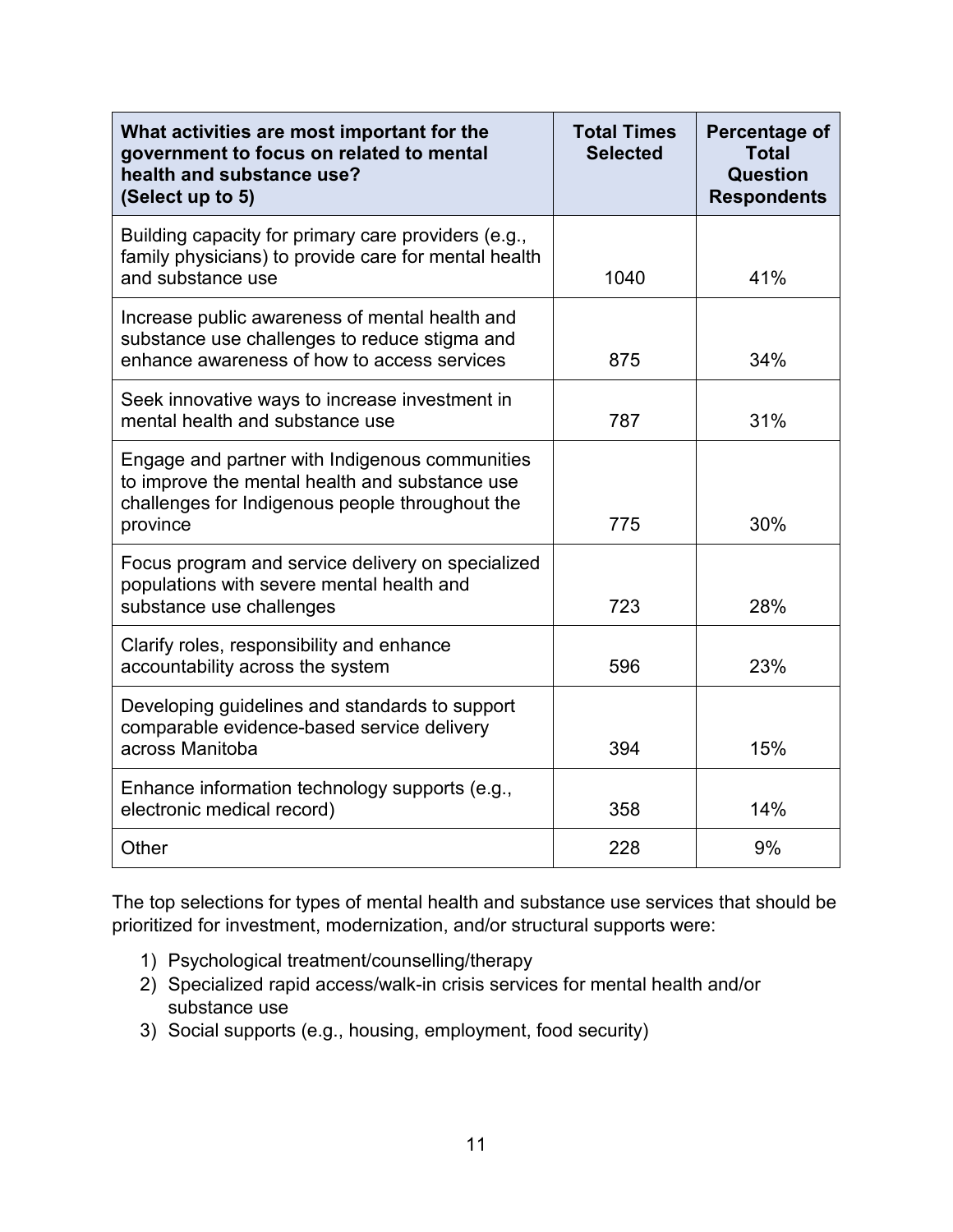| What types of mental health and substance use<br>services should be prioritized for investment,<br>modernization, and/or structural supports?<br>(Select up to 5) | <b>Total Times</b><br><b>Selected</b> | Percentage of<br><b>Total</b><br>Question<br><b>Respondents</b> |
|-------------------------------------------------------------------------------------------------------------------------------------------------------------------|---------------------------------------|-----------------------------------------------------------------|
| Psychological treatment/counselling/therapy                                                                                                                       | 1871                                  | 74%                                                             |
| Specialized rapid access/walk-in crisis services for<br>mental health and/or substance use                                                                        | 1508                                  | 59%                                                             |
| Social supports (e.g., housing, employment, food<br>security)                                                                                                     | 1259                                  | 49%                                                             |
| Harm reduction programs and supports                                                                                                                              | 983                                   | 39%                                                             |
| Family/caregiver supports                                                                                                                                         | 863                                   | 33%                                                             |
| Emergency services (e.g., paramedics, emergency<br>department)                                                                                                    | 665                                   | 26%                                                             |
| Residential treatment programs                                                                                                                                    | 651                                   | 26%                                                             |
| Inpatient hospital-based services                                                                                                                                 | 601                                   | 24%                                                             |
| Traditional Indigenous healing methods                                                                                                                            | 552                                   | 22%                                                             |
| Day programs                                                                                                                                                      | 469                                   | 18%                                                             |
| Peer support programs                                                                                                                                             | 444                                   | 17%                                                             |
| Case management                                                                                                                                                   | 440                                   | 17%                                                             |
| Receiving care by video or phone                                                                                                                                  | 399                                   | 16%                                                             |
| Withdrawal management                                                                                                                                             | 379                                   | 15%                                                             |
| Other                                                                                                                                                             | 122                                   | 5%                                                              |

Related to wellness: addressing and improving food insecurity, engaging and partnering with Indigenous communities to improve the state of wellness for Indigenous people throughout the province, and increasing health promotion in schools were most commonly identified as areas for the province to focus on.

It should be noted that addressing and improving food security does not fall under the mandate of the Department of Mental Health and Community Wellness, however the department is involved in broader health promotion across the province.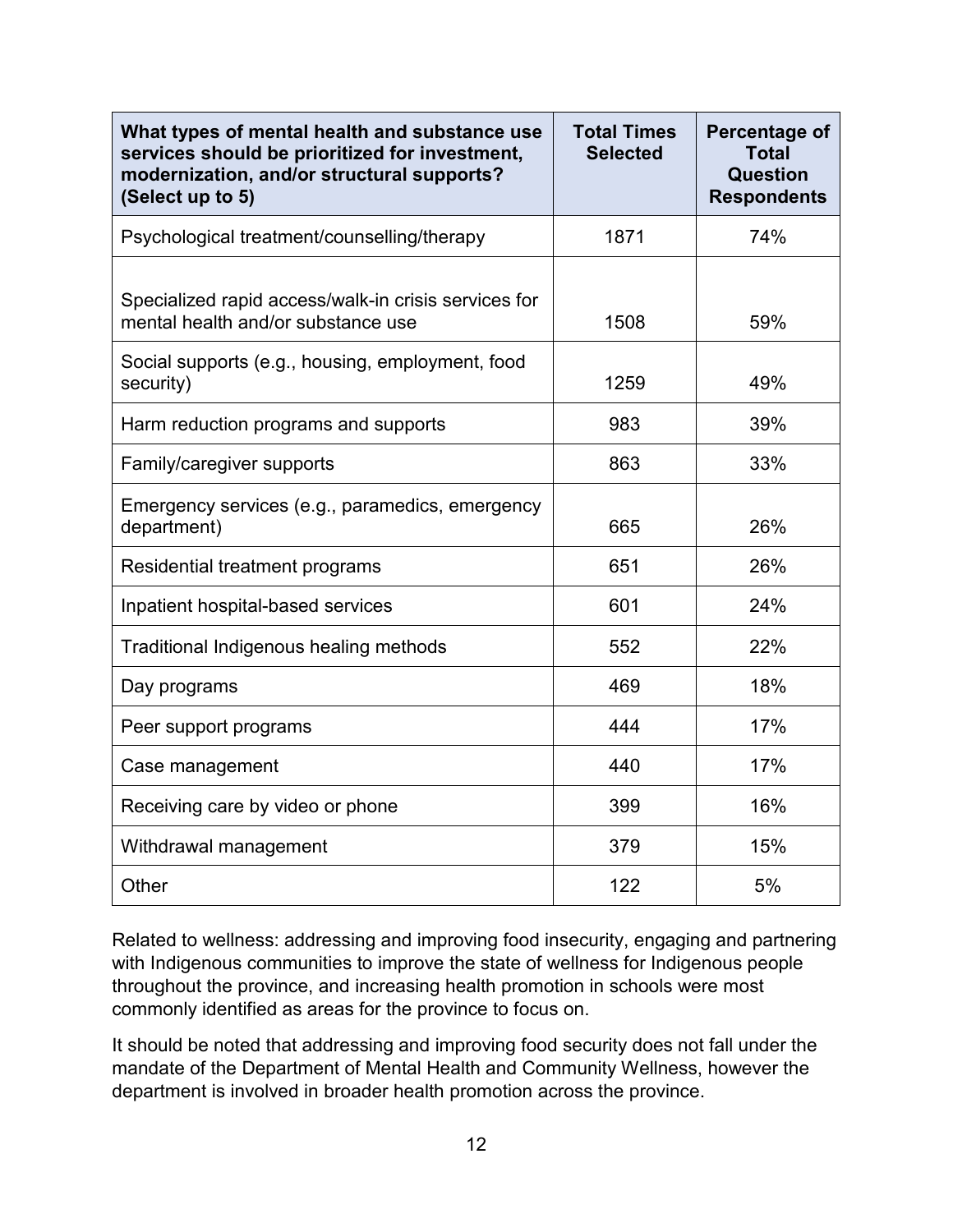| What activities are most important for the<br>government to focus on related to wellness?<br>(Select up to 5)                                            | <b>Total Times</b><br>selected | Percentage of<br><b>Total</b><br>Question<br><b>Respondents</b> |
|----------------------------------------------------------------------------------------------------------------------------------------------------------|--------------------------------|-----------------------------------------------------------------|
| Address and improve food insecurity                                                                                                                      | 1291                           | 51%                                                             |
| Engage and partner with Indigenous communities<br>to improve the state of wellness for Indigenous<br>people throughout the province                      | 1165                           | 46%                                                             |
| Increase health promotion in school                                                                                                                      | 1069                           | 42%                                                             |
| Increase opportunities for physical activity                                                                                                             | 963                            | 38%                                                             |
| Enhance protective factors to support the<br>development and maintenance of healthy<br>individuals and communities                                       | 878                            | 34%                                                             |
| Promote healthy aging and seniors wellness<br>activities                                                                                                 | 755                            | 30%                                                             |
| Support networking, sharing of ideas, and<br>partnerships between communities, provincial<br>stakeholders and government                                 | 705                            | 28%                                                             |
| Enhancing cultural and spiritual wellness<br>opportunities (e.g., cultural connectedness)                                                                | 649                            | 26%                                                             |
| Reduce the incidence of diabetes and other<br>chronic conditions in Manitoba                                                                             | 627                            | 25%                                                             |
| Enhance the public's access to healthy sexuality<br>and sexual health promotion services                                                                 | 575                            | 23%                                                             |
| Encourage the private sector to support wellness                                                                                                         | 515                            | 20%                                                             |
| Prevent and reduce youth vaping                                                                                                                          | 417                            | 16%                                                             |
| Develop an evaluation plan that uses surveillance<br>data to set benchmarks and monitor results across<br>various demographic and geographic populations | 399                            | 16%                                                             |
| Encourage active transportation                                                                                                                          | 256                            | 10%                                                             |
| Address and prevent the transmission of sexually<br>transmitted and blood-borne infections                                                               | 197                            | 8%                                                              |
| Other                                                                                                                                                    | 180                            | 7%                                                              |